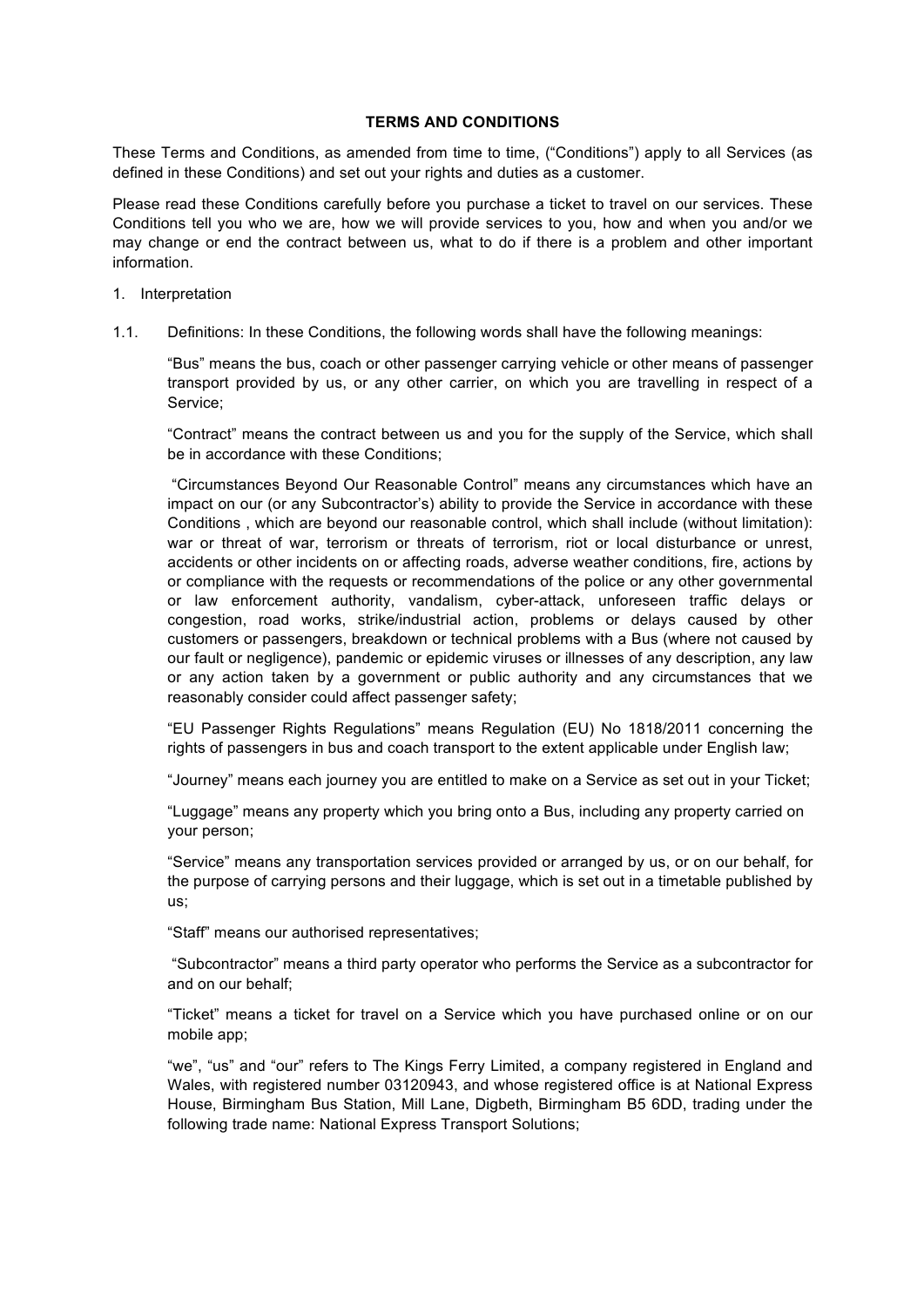"Working Day" means a day, other than a Saturday, Sunday or bank holiday, on which the clearing banks in England and Wales are open to the public for the transaction of ordinary business;

"you" means the person who we have agreed to carry or arranged to be carried, being the person who purchased a Ticket, or any person who travels on a service with or without a ticket.

- 1.2. In these Conditions:
	- 1.2.1. a reference to the singular shall include the plural and vice versa;
	- 1.2.2. a reference to a statute or statutory provision is a reference to it as amended, replaced or re-enacted from time to time. A reference to a statute or statutory provision includes all subordinate legislation made under that statute or statutory provision;
	- 1.2.3. any words following the terms "including", "include", "in particular", "for example" or any similar expression, shall be construed as illustrative and shall not limit the sense of the words, description, definition, phrase or term preceding those terms; and
	- 1.2.4. a reference to writing or written includes email.
- 1.3. If these Conditions are inconsistent with any provisions of the EU Passenger Rights Regulations which apply to the Contract, the relevant provision of the EU Passenger Rights Regulations will apply and we shall meet our obligations in the relevant provision of the EU Passenger Rights Regulations.

# 2. Application

- 2.1. These Conditions will apply to each Service operated by us.
- 2.2. By purchasing a Ticket, and/or by travelling on a Service, you accept these Conditions and agree to comply with them.
- 3. Your Ticket
- 3.1. Your Ticket is a record of our agreement to carry you or to arrange for your carriage. Your Ticket is our property and can be revoked by us at any time. If your Ticket was purchased by someone else, you agree that such person purchased the ticket as your agent. A Ticket may only be used by the person(s) named on it or for whom it has been purchased and may not be transferred to or used by anyone else.
- 3.2. All tickets must be purchased online and payment made by either debit/credit card. No tickets are available for purchase on-board.
- 3.3. Your Ticket permits you to make the Journey and travel on the Service stated on the Ticket.
- 3.4. You may not make any amendments to your Ticket.

## 4. Passenger responsibilities

Travel with a valid ticket

- 4.1. You must make your Ticket available for inspection by the driver of your Bus or any member of our Staff at any time they request.
- 4.2. You will be considered not to be travelling with a valid Ticket if you: (i) fail to produce your Ticket for inspection when asked, (ii) travel on any Service on which your Ticket does not permit travel, (iii) travel in breach of these Conditions, or (iv) travel with a Ticket which is invalidated or fraudulent in accordance with these Conditions.
- 4.3. For the avoidance of doubt, this is a non-exhaustive list of circumstances in which you will be considered to have travelled without a valid ticket as other circumstances may also show this to be the case.
- 4.4. We will not allow you to board a Service if you do not have a valid Ticket. If you do travel on any Service without a valid Ticket, you must leave the Service when asked, and we will be entitled to remove you from the Bus if you refuse.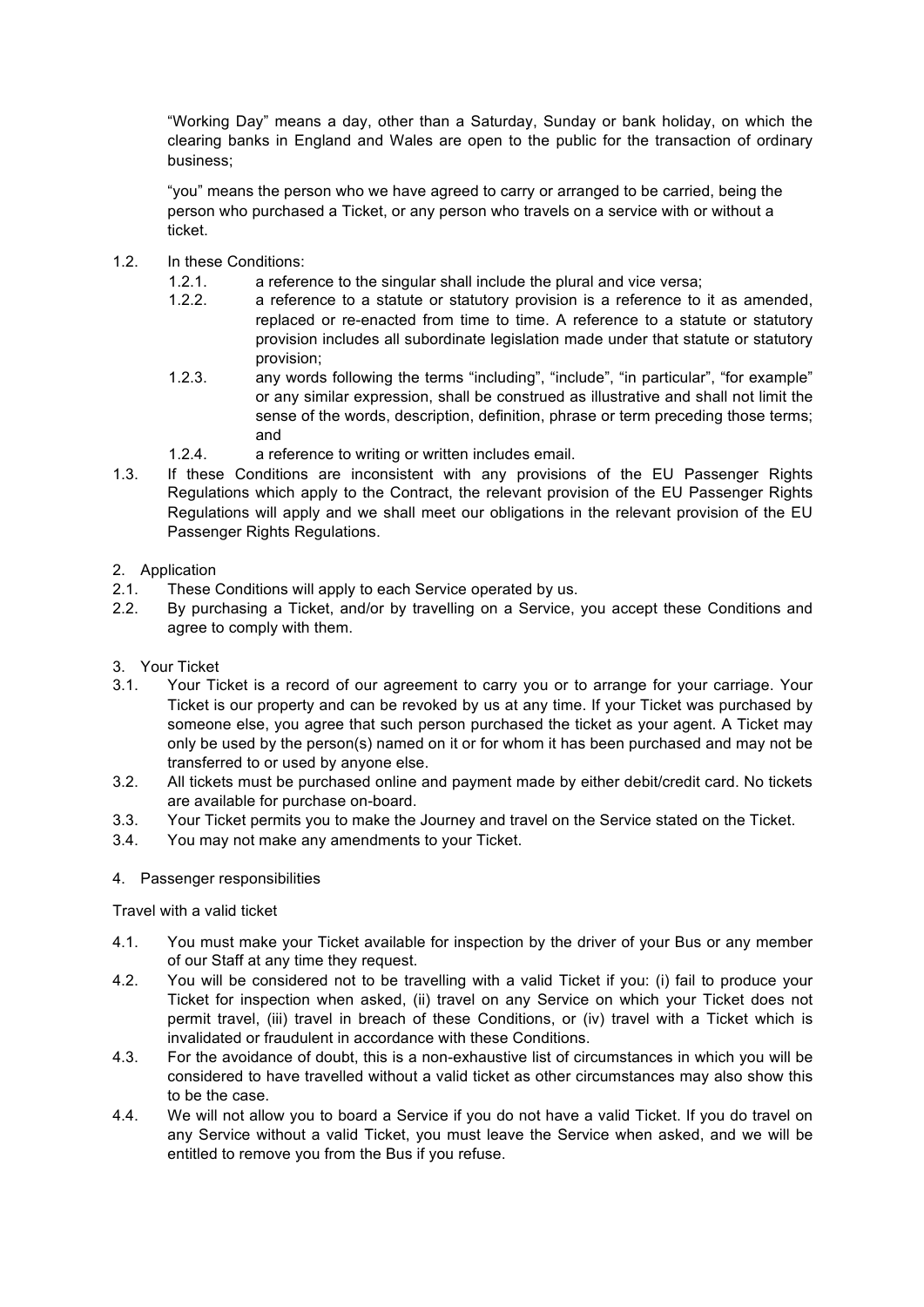- 4.5. You must ensure that your mobile phone or other electronic device is sufficiently charged so that your Ticket can be displayed when boarding the Service and at all times during your Journey.
- 4.6. If we have reasonable grounds for considering that a ticket has been fraudulently used, issued, copied or manufactured, we reserve the right to invalidate the ticket or tickets and prevent you from travelling on our services. You shall not be entitled to a refund in respect of any ticket invalidated in accordance with this Condition, and we shall have no further obligations or liability to you.

# Care of your Ticket

- 4.7. You must take care of your Ticket. We will not replace lost, mislaid or stolen Tickets. You will be required to purchase a new Ticket at the published fare for the journey to enable you to travel.
- 4.8. If your Ticket is spoiled or tampered with, it will be invalidated, and if you travel with it, you will be considered to have travelled without a Ticket. You will be required to purchase a new Ticket at the published fare for the journey to enable you to travel.

# Covid-19

- 4.9. In order to help ensure the safety of our customers and staff, you must until further notice whenever travelling with us: (i) wear a face covering when travelling on our Buses; and (ii) keep two meters apart from other customers and/or follow seat allocations and instructions from our Staff on maintaining social distancing.
- 4.10. You may be refused entry on-board the Bus if you do not have an appropriate face covering, or you may be asked to leave the Bus if you fail to comply with the rules in Condition 4.9. Please note that you shall not be entitled to a refund if you do not have and/or fail to wear the face covering as directed or if you fail to comply with the rules in Condition 4.9.
- 4.11. Please note that the requirement to wear a face covering shall not apply to those who have a physical or mental disability / condition or have a Reasonable Excuse for the purposes of Regulation 4 of the Health Protection (Coronavirus, Wearing of Face Coverings on Public Transport) (England) Regulations 2020 which would impact on or prevent those individuals from complying with such measures. We recommend that you make us aware of this before your Journey using the contact details set out in Condition 10.1 so that they can make the driver aware that you will be travelling without a face covering.
- 4.12. If you already wear a face-covering for religious purposes, provided it covers your mouth and nose, you will not be required to wear any additional protective coverings.

## Seat Belts

- 4.13. You are required by law to wear any seatbelt provided at all times whilst seated unless you have a seatbelt exemption certificate. It your responsibility to ensure that you comply with this requirement.
- 4.14. If you do have a seatbelt exemption certificate and seatbelts are provided, you will not be able to sit in a vulnerable seating position, being a seat or position at the front of the Bus or any seat or position immediately facing a gangway, aisle or stairwell.

## Joining and leaving a Service

- 4.15. You are responsible for making sure that you meet any Service on which you are travelling at the relevant boarding point and for getting off the Service at the right destination.
- 4.16. If a short halt is necessary, you must return to the Bus punctually within the time allowed for the halt. We shall not be obliged to hold up the Service to wait for you, and we shall not be liable to you if you miss the Service because you return later. We will not reimburse any additional costs you may incur as a result of you missing the Service.
- 4.17. You may not board or leave any Service except at a designated stop or in exceptional circumstances under the explicit instruction of the driver.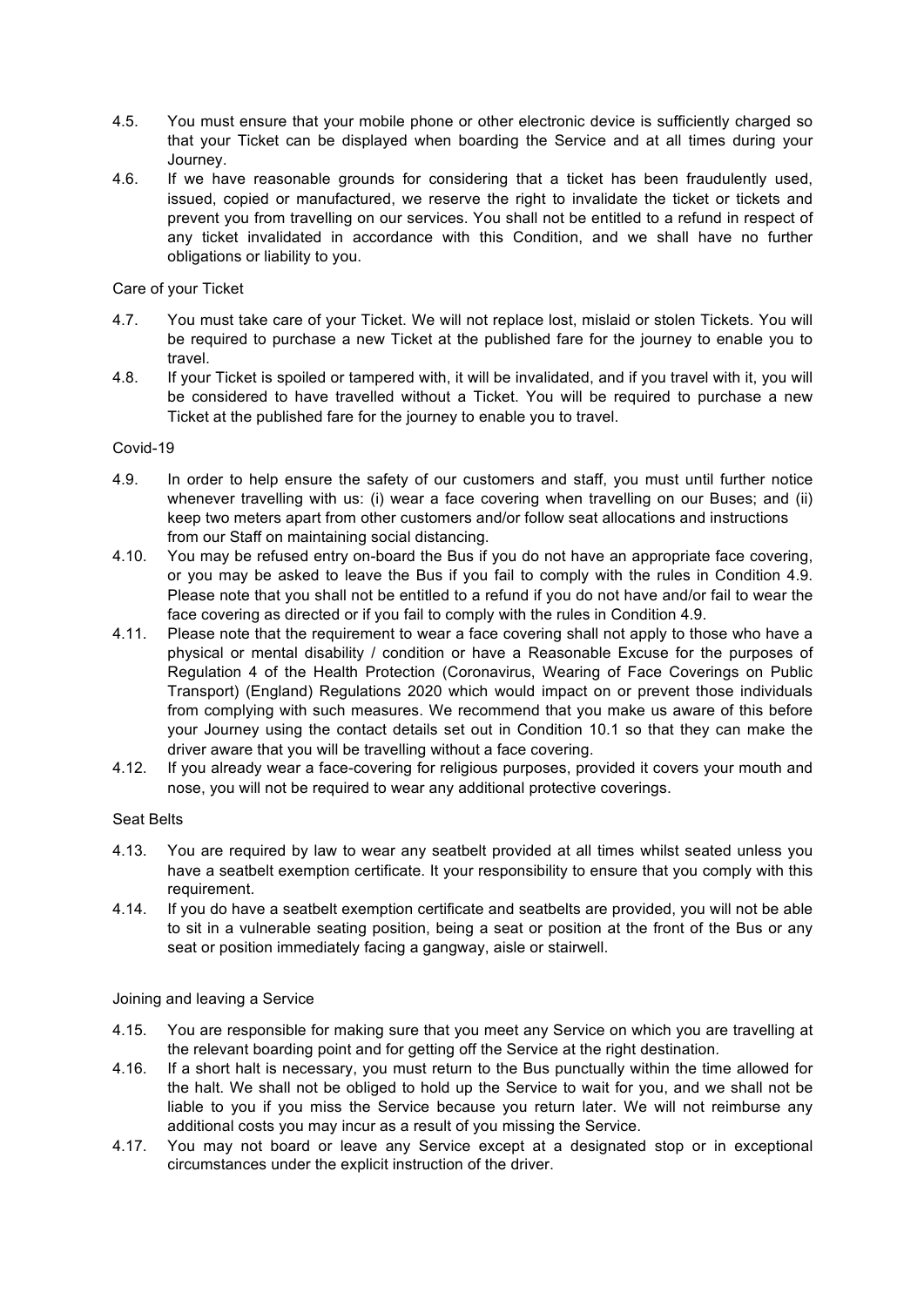- 4.18. You may not break any Journey permitted by your Ticket except where there is serious delay. If, after you commence a Journey, you are prevented from travelling further by reason of illness, we will at our sole discretion permit you to break your Journey, and to resume your Journey on the next service which has available seats after you become fit to travel again.
- 4.19. In emergencies, we recommend that you call our helpline telephone number: 0845 228 2030

### Passenger behaviour

- 4.20. Required behaviour: You must ensure that you:
	- 4.20.1. behave in a reasonable, sensible and lawful manner on our Buses;
	- 4.20.2. comply with any request or instruction from our Staff; and
	- 4.20.3. use mobile phones and other electronic devices considerately on our Buses.
- 4.21. Prohibited behaviour: You must ensure that you do not:
	- 4.21.1. behave in a way that is, or is perceived to be, abusive or threatening to any person or otherwise in a disorderly way;
	- 4.21.2. conduct yourself in a way which does or may endanger yourself or any other person;
	- 4.21.3. obstruct or interfere with any driver or any other Staff, in the performance of their duties or fail to comply with their instructions;
	- 4.21.4. behave in a manner which causes discomfort, inconvenience, danger, damage or injury to any other person or to property;
	- 4.21.5. obstruct or allow any of your Luggage to obstruct any aisle or emergency exit;
	- 4.21.6. play any music players, musical instruments or electronic devices that are audible and distracting or annoying to any person or which interfere with, or render less audible, any public address system or other equipment;
	- 4.21.7. take onto any Bus any alcoholic drinks or drugs (other than medicines for which you have a prescription or which were obtained over the counter) for the purpose of consuming them, or consume them on any Bus;
	- 4.21.8. board any Bus whilst under the influence of alcoholic drinks or drugs;
	- 4.21.9. smoke (including substitute smoking materials such as electronic cigarettes) onboard any Bus;
	- 4.21.10. board any Bus whilst you are seriously ill or suffering from any serious contagious illness; or
	- 4.21.11. commit a criminal offence on any Bus.

#### Other regulated behaviour

- 4.22. You are welcome to bring onto the Bus hot drinks provided they are fitted with a safety lid to avoid spillage and you take care with them, cold non-alcoholic drinks and cold food. You are not permitted to bring onto the Bus, or consume on the Bus, any hot or strong smelling food.
- 4.23. You must take your rubbish with you when you leave the Bus.
- 4.24. You shall not, without our prior written consent, film on any Bus for any commercial or professional purpose. You may film for personal or private purposes provided that such filming does not cause, and is not likely to cause, distress or alarm to our Staff or any other customer or passenger. Our Staff shall be entitled to determine if any filming is causing, or is likely to cause, distress or alarm and you must stop filming if asked to do so by them.

#### Consequences of bad behaviour

4.25. If you fail to comply with this Condition 4, we shall be entitled require that you leave the Bus, refuse you further carriage, cancel your Ticket without refund and take any other measures as we consider necessary, including to involve the police if we consider that there are any security or safety issues.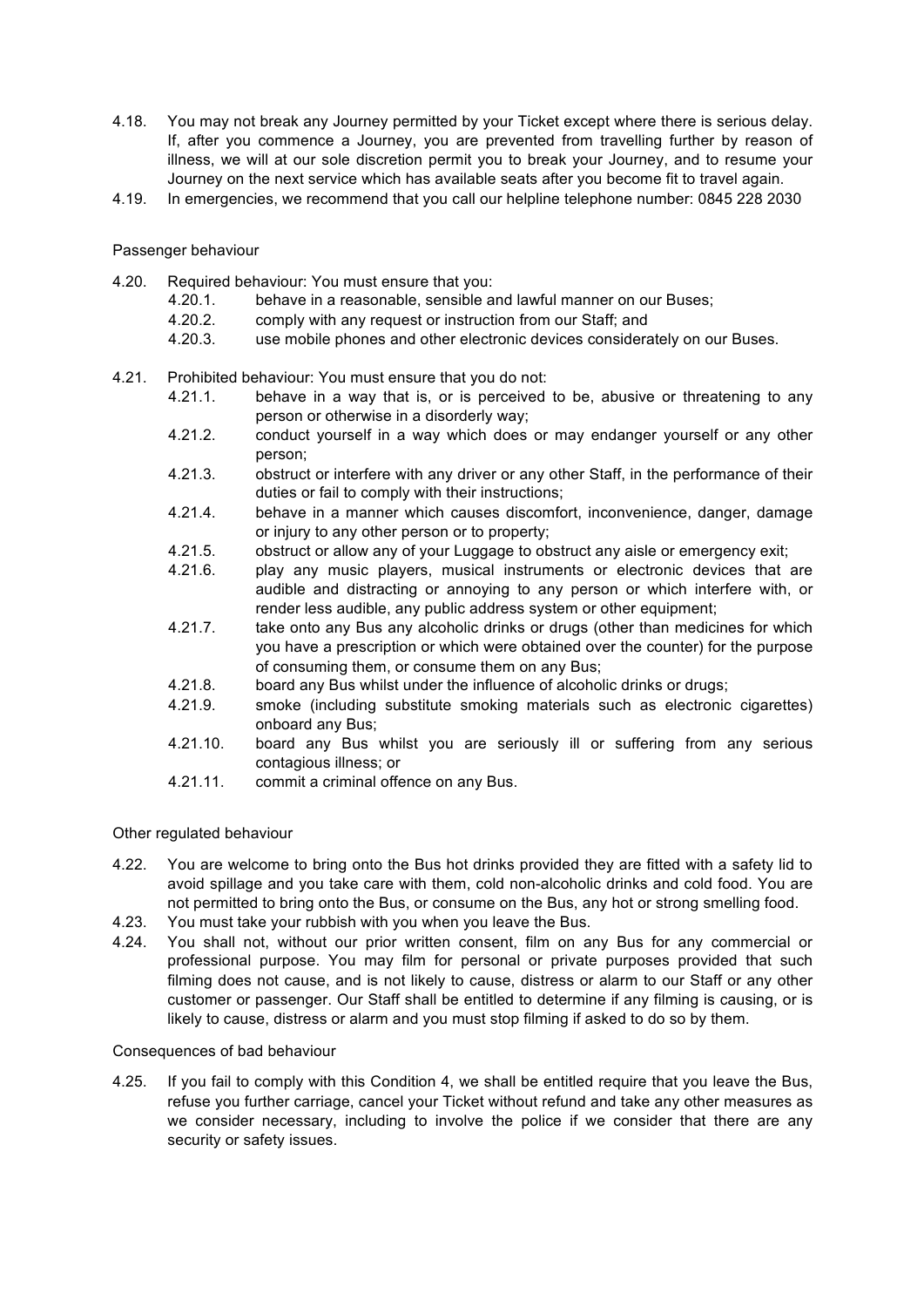- 4.26. Furthermore, we reserve the right to refuse travel, either on a one-off or permanent basis, to anyone who has failed to comply with this Condition 4 or who we consider to be a nuisance or danger to our passengers, customers, or Staff.
- 4.27. If we take any of the actions in consequence of your bad behaviour specified in this Condition 4 or you are refused travel in the circumstances specified in this Condition 4, we will not be liable to you for any loss, damage, injury, inconvenience or cost that you suffer or incur as a result.
- 4.28. We will not be liable to you for any act or omission of any other customer or passenger.

### 5. Our obligations

Our obligation to carry you:

- 5.1. We will carry you and your permitted Luggage on the Service permitted by your Ticket, on and subject to these Conditions.
- 5.2. We will use reasonable care and skill in providing the Services.

### Our carriage of animals

- 5.3. We will not carry dogs or any other animals on our Buses, with the exception of trained assistance dogs who have been trained by a member organisation of Assistance Dogs (UK).
- 5.4. You must ensure that your dog travels with their relevant identification and evidence that they are assistance dogs trained by one of the member organisations.

Changes and cancellations by us

- 5.5. Occasionally we may need to alter, delay or withdraw our Services, or terminate a Service once it has commenced, with or without notice and whether before or after you have booked onto the Service, and to substitute an alternative Service, due to operational reasons or Circumstances Beyond Our Reasonable Control. In such circumstances, we will endeavour to notify you of the alteration, delay, withdrawal or termination of the Service, and of any substitute or alternative Service, as soon as reasonably practicable.
- 5.6. We also reserve the right to cancel your Ticket, and/or refuse to carry you on any of our Services, if you fail to comply with these Conditions.

### 6. Liability

- 6.1. Except as provided in these Conditions, we shall not be liable to you or any third party for any loss, damage, liability, cost or expense suffered by you or any third party as a result of any alteration, cancellation or withdrawal of any Service by us, or any delay to any Service, or termination of any Service.
- 6.2. If we cancel your Ticket, and/or refuse to carry you on any of our Services, due to your breach of any of these Conditions, we will have no obligation to refund the fare or have any other liability to you.
- 6.3. If we alter, cancel or withdraw a Service, other than for your breach our liability depends on other factors explained below:
	- 6.3.1. If we cancel or withdraw a Service before it has commenced our liability will be at our option to:
		- 6.3.1.1. make suitable alternative arrangements to carry you to your destination on another Bus, or other mode of transport as we consider appropriate; or
		- 6.3.1.2. cancel the Ticket, and allow you to claim a refund of the full amount of the fare . To obtain a refund you must comply with Condition 7 below.
	- 6.3.2. If a Service on which you are travelling commences and is terminated before reaching your destination, our liability will be at our option to:
		- 6.3.2.1. make suitable alternative arrangements to carry you to your destination on another Bus; or
		- 6.3.2.2. make suitable alternative arrangements to carry you to your destination by another mode of transport as we consider appropriate.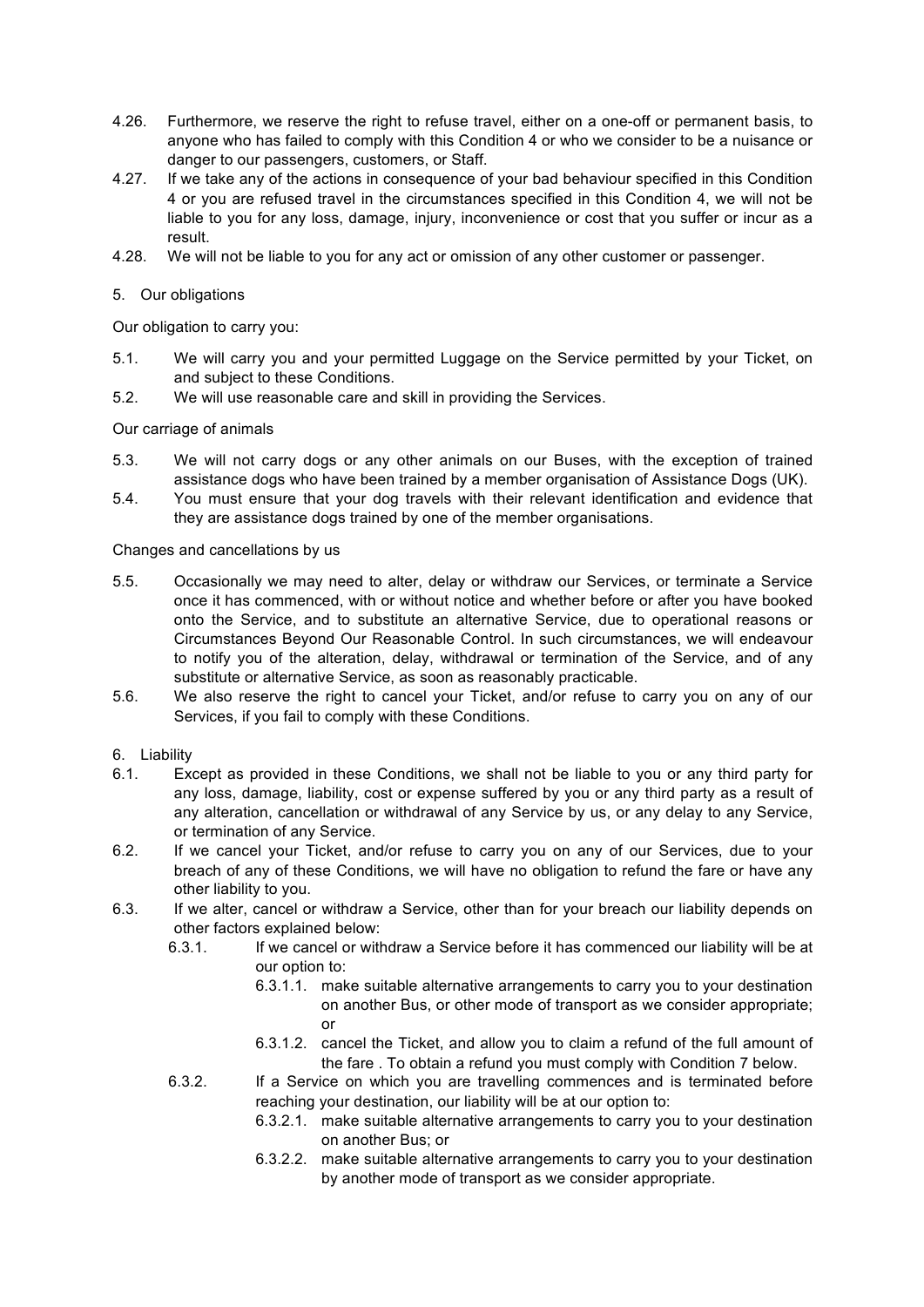The remedies listed above shall be your sole remedies in circumstances outlined in this Condition 6.3 and, except as provided in this Condition 6.3, we shall not be liable for any loss, damage, liability, cost or expense suffered or incurred by you or any third party as a result of any alteration, cancellation or withdrawal of any Service by us.

- 6.4. Subject to Conditions 6.5 and 6.6 our maximum liability to you for any loss, damage, liability, cost and expense, whether in contract, tort (including negligence), for breach of statutory duty or otherwise, arising under or in connection with the contract for your carriage on our Services shall not exceed:
	- 6.4.1. where the EU Passenger Rights Regulations applies and we cause loss of or damage to any wheelchair, other mobility equipment or assistive device, the cost of replacement or repair of the equipment or devices lost or damaged;
	- 6.4.2. £250 in relation to all and any loss or damage to Luggage or other items of property which is not covered by Condition 6.4.1;
	- 6.4.3. the greater of (i) the cost of your Ticket received by us or (ii) £500, in relation to all other losses, damages, liabilities, costs and expenses not covered by Condition 6.4.1 or Condition 6.4.2.
- 6.5. Nothing in these Conditions is intended to, or shall, exclude or limit in any way our liability to you where it would be unlawful to do so. This includes liability for death or personal injury caused by negligence or for fraud or fraudulent misrepresentation. Nothing in these Conditions shall affect your statutory rights.
- 6.6. We shall not be liable to you for any loss of revenue, loss of profit, loss of business or opportunity or business interruption, or any indirect or consequential loss.

# 7. Refunds

- 7.1. Your Ticket is only refundable in accordance with Condition 6.3.1 above.
- 7.2. If you wish to claim a refund you should contact us using the contact details set out in Condition 10.1 stating the Ticket number and an explanation as to why you could not use it.
- 7.3. When making your claim for a refund, you must provide reasonable proof of your identity and proof of purchase of the Ticket.
- 7.4. You are only entitled to a refund if you have booked onto the Service which was cancelled.
- 7.5. You must make your claim for a refund of a Ticket no later than 7 days after the date on which your Ticket is valid for travel.
- 7.6. If we provide a refund, your Ticket will be cancelled and we shall have no further obligation to carry you on any Service with that Ticket.
- 7.7. We shall not be obliged to process a refund where we have reason to believe that the claim for the refund is made fraudulently.
- 7.8. For the avoidance of doubt, making a claim for a refund does not guarantee that we will issue a refund, as refunds are only payable in the circumstances described in Condition 7.1.

## 8. Luggage

- 8.1. For safety reasons, and for the comfort of customers, we have to control the amount and type of possessions you can bring onto the Bus.
- 8.2. All Luggage is carried at the discretion of our Staff and subject to space being available.
- 8.3. We are not obliged to carry any of the following items, and you may not bring them onto any Bus without our permission: (a) weapons; (b) explosives; (c) drugs (other than medicines for which you have a prescription or which were obtained over the counter); (d) caustic substances or solvents; (e) non-folding bicycles; and (f) any items which, in our opinion or in the opinion of any driver or other member of Staff, are or may be unsafe, or may cause injury, offence or damage to any persons or property, including items with sharp or protruding edges, any item over 20kg in weight or any item which cannot be folded down or packaged to be carried safely on the Bus, or items which are otherwise considered by us to be unsuitable for carriage by reason of their weight, size, shape or character, or which are fragile (and not securely packed) or perishable or in liquid form (and not securely sealed).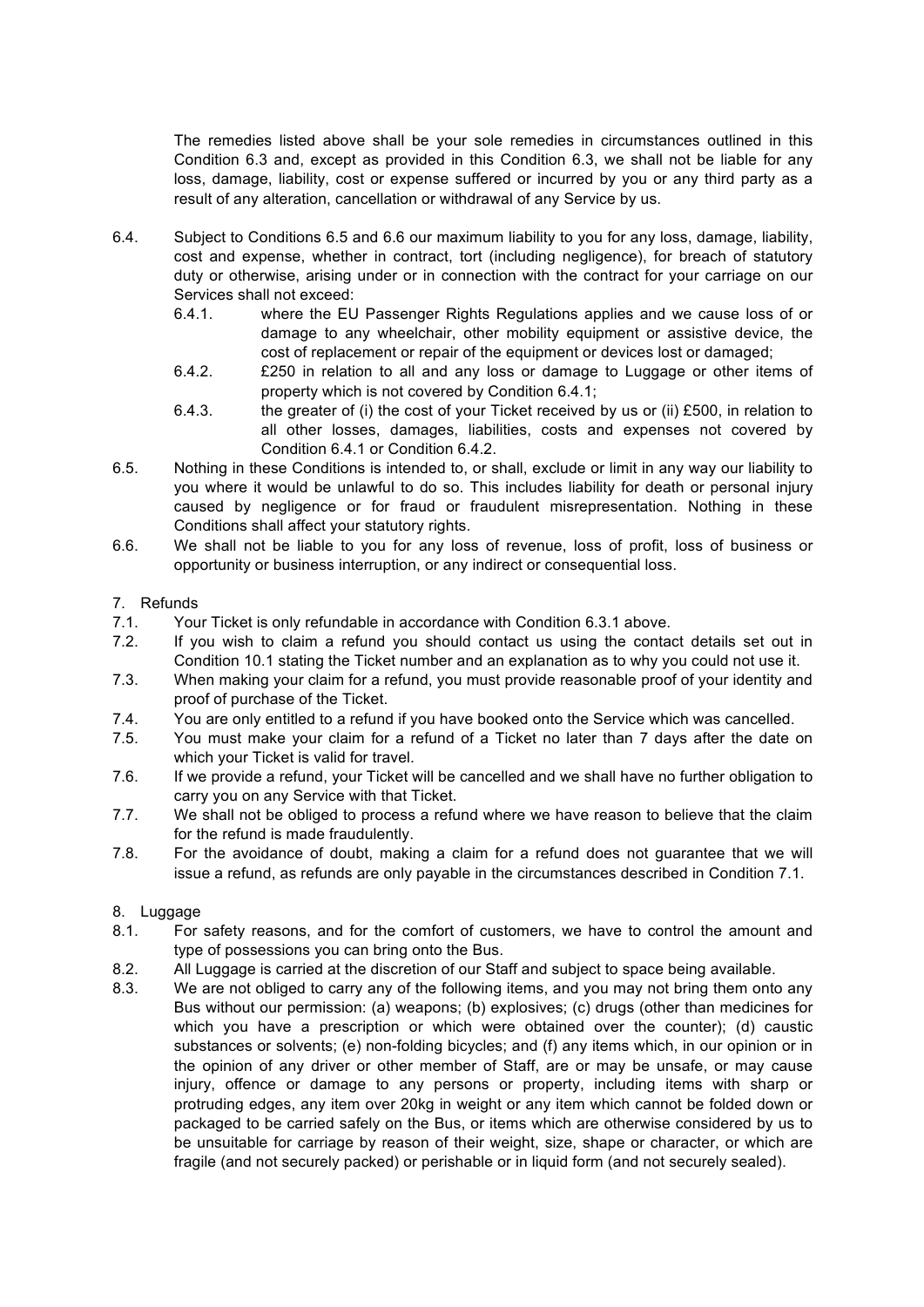- 8.4. If you have any doubts about whether we will carry any particular item, you should obtain our written confirmation before purchasing your Ticket and bring this with you when you travel.
- 8.5. If you take any prohibited items onto any Bus, we will advise you that they are prohibited, we will remove them from Bus immediately on discovery and we will take such other action as we consider to be appropriate in respect of such items, including to involve the police if we consider that there are any security or safety issues. We may also refuse you travel.
- 8.6. If you take any prohibited items onto any Bus, we shall not be liable for any loss or damage occurring to such items for any reason whatsoever, including our removal of such items. If you are refused travel due to bringing any prohibited items onto any Bus, we will not be obliged to refund your Ticket and we will not be liable for any loss, damage, inconvenience or cost or expense you suffer or incur as a result.
- 8.7. We shall be entitled to inspect all of your Luggage for the purpose of ensuring compliance with this Condition 8. We shall not be obliged to carry you or your Luggage, and shall be entitled to remove you and/or your Luggage from any Bus, if you refuse to submit your Luggage to a search or if the results of the search reveal any non-compliance with this Condition 8 or cause for concern as explained in this Condition 8.
- 8.8. The safety and security of your Luggage is your responsibility and you must keep it in your sight at all times. You are liable for any death, injury, damage or loss caused to us, our property, Staff, agents or any other person caused by any of your Luggage, except to the extent caused by our negligence.

# **9. Left Luggage**

- 9.1. If you leave behind any of your Luggage or other items of property on a Bus, you should notify us as soon as possible and in any event within 24 hours of the end of your Journey by contacting us using the contact details set out in Condition 10.1. If you notice that you have left behind any of your Luggage on a Bus and we locate it, we will use reasonable efforts to store it in accordance with Condition 9.3 subject to our rights to dispose of it as specified in that Condition, and to make it available for collection by you at a place we specify during our normal working hours.
- 9.2. If without being notified, we find any lost Luggage or other items of property on a Bus, we may store it in accordance with Condition 9.3 subject to our rights to dispose of it as specified in that Condition, but any such storage will be at your risk and you will be responsible for contacting us about it.
- 9.3. We shall be entitled to open and examine any left or lost Luggage to seek to ascertain who it belongs to and/or for health and safety and/ or security reasons. If there are any items in left Luggage which we consider are unlawful, dangerous or perishable or otherwise unsuitable for storage, we shall be entitled to hand them over to the relevant authorities or dispose of such items at any time. As our storage facilities are limited we may only hold on to left or lost Luggage for 28 days, after which time we reserve the right to dispose of it in any manner we consider appropriate.
- 9.4. We may charge you a reasonable administration and/or repatriation fee for the storage and return of your left or lost Luggage.
- 9.5. We will not be liable to you, or any third party, for any loss of or damage to left or lost Luggage as a result of any action taken by us in accordance with this Condition 9, unless we fail to use reasonable care in respect of left Luggage or other items of property that you notify us of in accordance with Condition 9.1, in which case Condition 9.1 applies.
- 9.6. If you find any property of any other person on any Bus you must hand it over to us immediately.
- 9.7. We will take reasonable care of your Luggage if you notify us that you have left it behind and we locate it in accordance with Condition 9.1. We will not be liable for any loss of or for any damage caused to Luggage except to the extent caused by our failure to provide the Service with reasonable care and skill and such liability will be subject to Condition 9.1.

#### **10. General conditions**